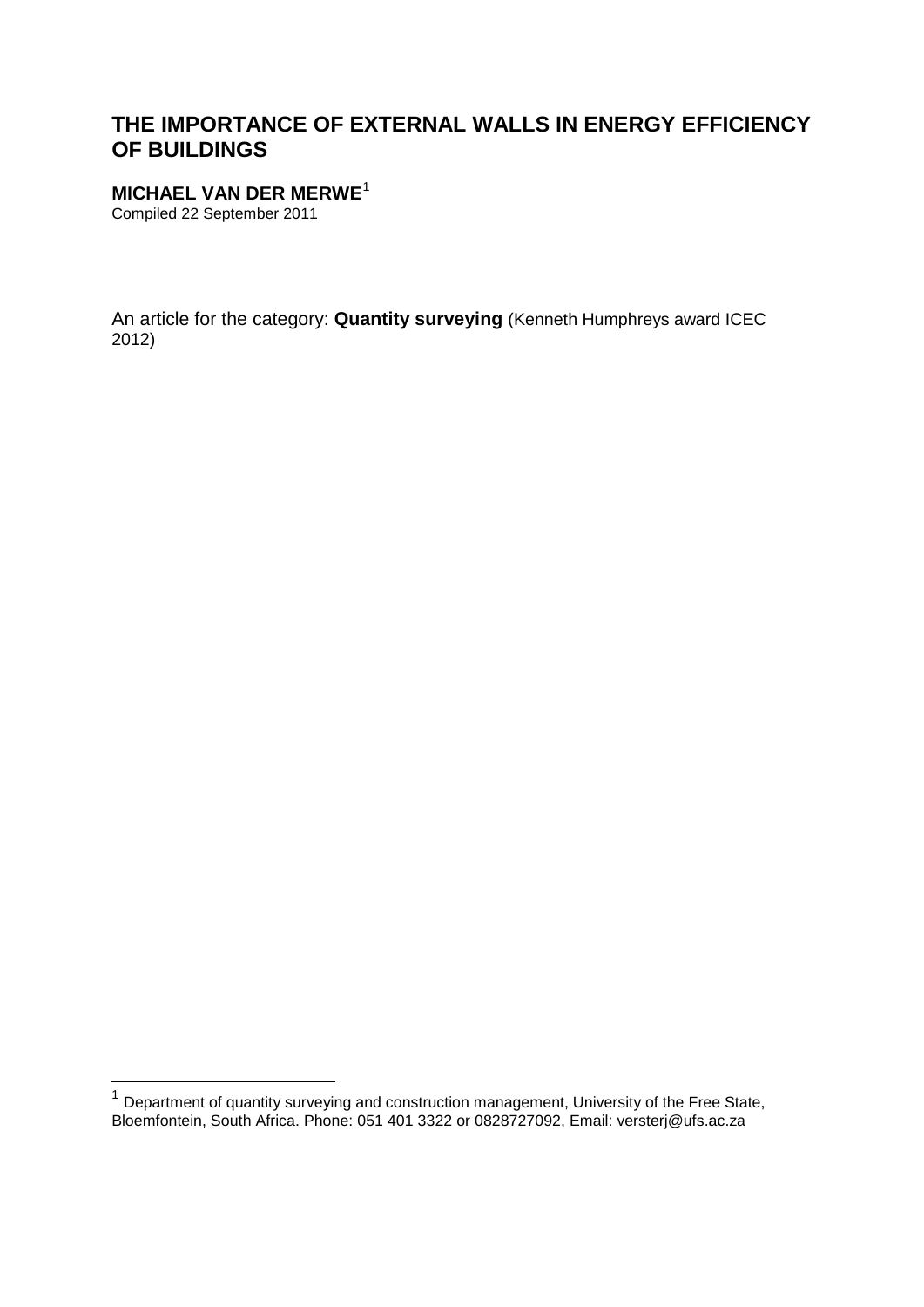# Table of contents **Page number**

| $1_{-}$ | <b>INTRODUCTION</b>                  | $1 - 2$ |
|---------|--------------------------------------|---------|
|         | <b>RESEARCH</b>                      | $2 - 3$ |
| 3.      | <b>RESULTS AND DISCUSSION</b>        | $3 - 7$ |
| $4_{-}$ | <b>CONCLUSION AND RECOMMENDATION</b> |         |
|         | <b>REFERENCES</b>                    |         |

# **List of tables**

| Table 1:<br>Table 2: | Role of sustainability within building design<br>Importance of energy efficiency standards | 3<br>4 |
|----------------------|--------------------------------------------------------------------------------------------|--------|
| Table 3:             | for buildings<br>Clients request for energy efficiency advice                              | 4      |
| Table 4:             | Subjects advising clients on energy efficiency                                             | 5      |
| Table 5:             | Use of passive solar design principles                                                     | 5      |
| Table 6:             | Energy saving obtained through passive solar<br>design techniques                          | 6      |
| Table 7:             | Importance of internal thermal comfort of<br>occupants                                     | 6      |
| Table 8:             | Internal thermal comfort effectively attained<br>through natural means                     | 6      |
| Table 9:             | Importance of external walls in attaining<br>thermal comfort                               | 6      |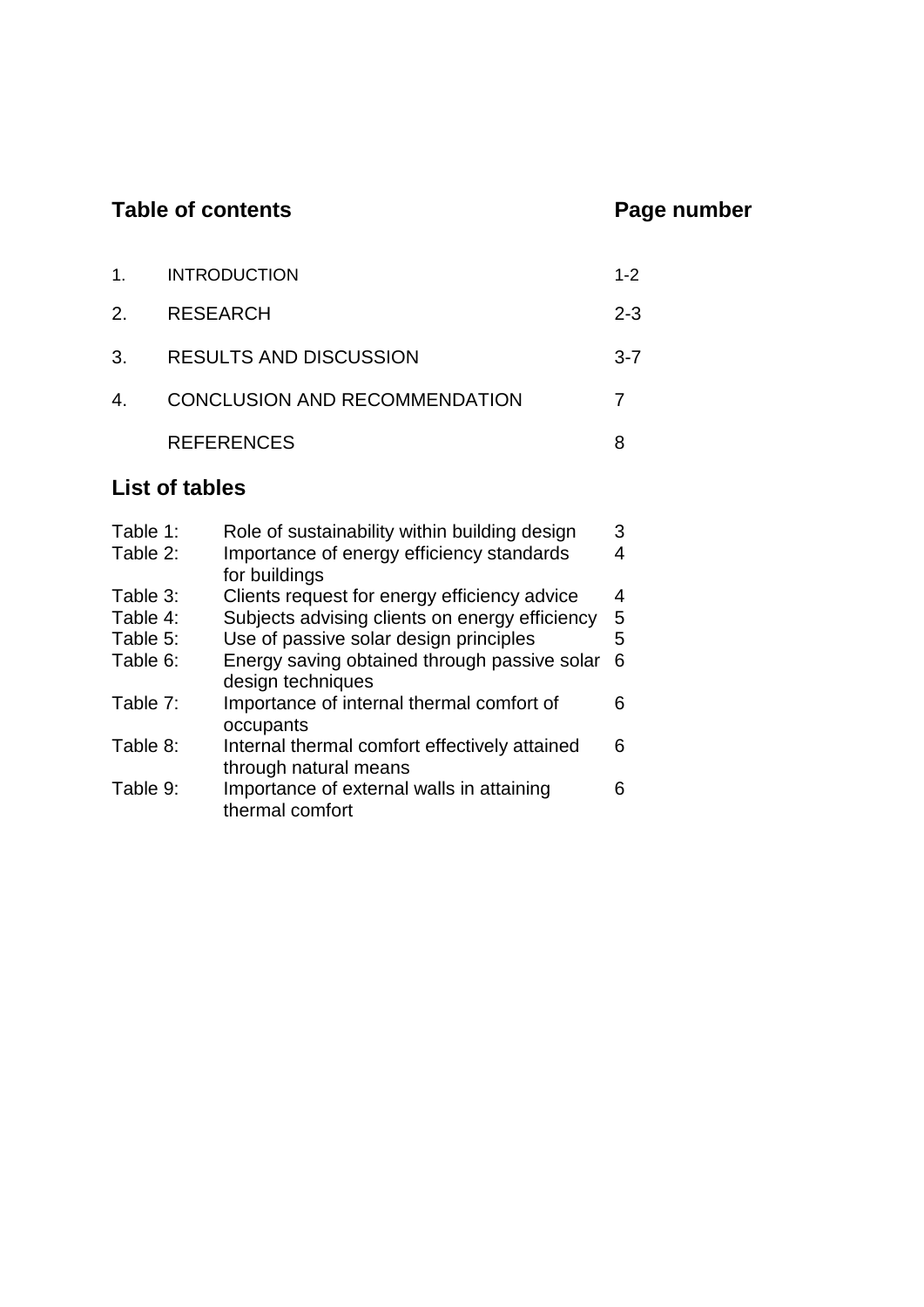# **THE IMPORTANCE OF EXTERNAL WALLS IN ENERGY EFFICIENCY OF BUILDINGS**

# **ABSTRACT**

This paper identifies the importance of the external walls of a building for internal thermal comfort of occupants, thereby achieving energy efficiency within the building, which aids sustainability within the built environment. By identifying this important issue, the behaviour of the public could be swayed towards sustainable energy-efficient buildings. A structured questionnaire, comprising nine questions, was sent to 165 architect firms across South Africa. The subjects were asked to grade their responses on a Likert scale in order to tally the frequency of responses which were then converted into percentages. The results indicated that sustainability plays a role in the architects' design and that they regard energyefficiency building standards as important. Although the clients seldom request energy-efficiency advice for building design, the architects often advise their clients. Passive solar design and the type of external wall are important and necessary for energy efficiency and thermal comfort in a building, resulting in substantial energy saving. It was found that the perception of the public towards energy efficiency in buildings needs to be changed. This may be done by convincing the public of the importance and benefits of energy-efficient buildings by using external walls and passive solar design.

## **1. INTRODUCTION**

The single most important element of a building's character is probably its external walls. The external wall needs to be strong, stable and durable, resisting the weather and ground moisture as well as the passage of heat as well as airborne and impact sound. The external wall should provide security and contribute to fire safety. These are the typical functional requirements of the external wall (Barry cited in Potgieter, 2008: 5).

Energy efficiency has increasingly become the subject of attention within the design and operation of buildings as the built environment has been shown to make a substantial contribution to environmental degradation. It has been estimated that approximately 15% of the world's fresh-water resources and 40% of the world's energy are used by buildings through construction, operations and deconstruction impacts. It was also found that approximately 23-40% of the world's greenhouse gas emissions are produced by buildings (CIDB, cited in Gunnell, 2009: 3). There is an apparent need for sustainable construction.

One of the strategies to reduce or eliminate the negative impact of buildings on the environment and its occupants is to focus on the energy efficiency of a building (Gunnell, 2009: 6).

It is also known that the external wall contributes to the energy efficiency of a building due to its traditional thermal mass properties that allow for natural warming and cooling within a structure.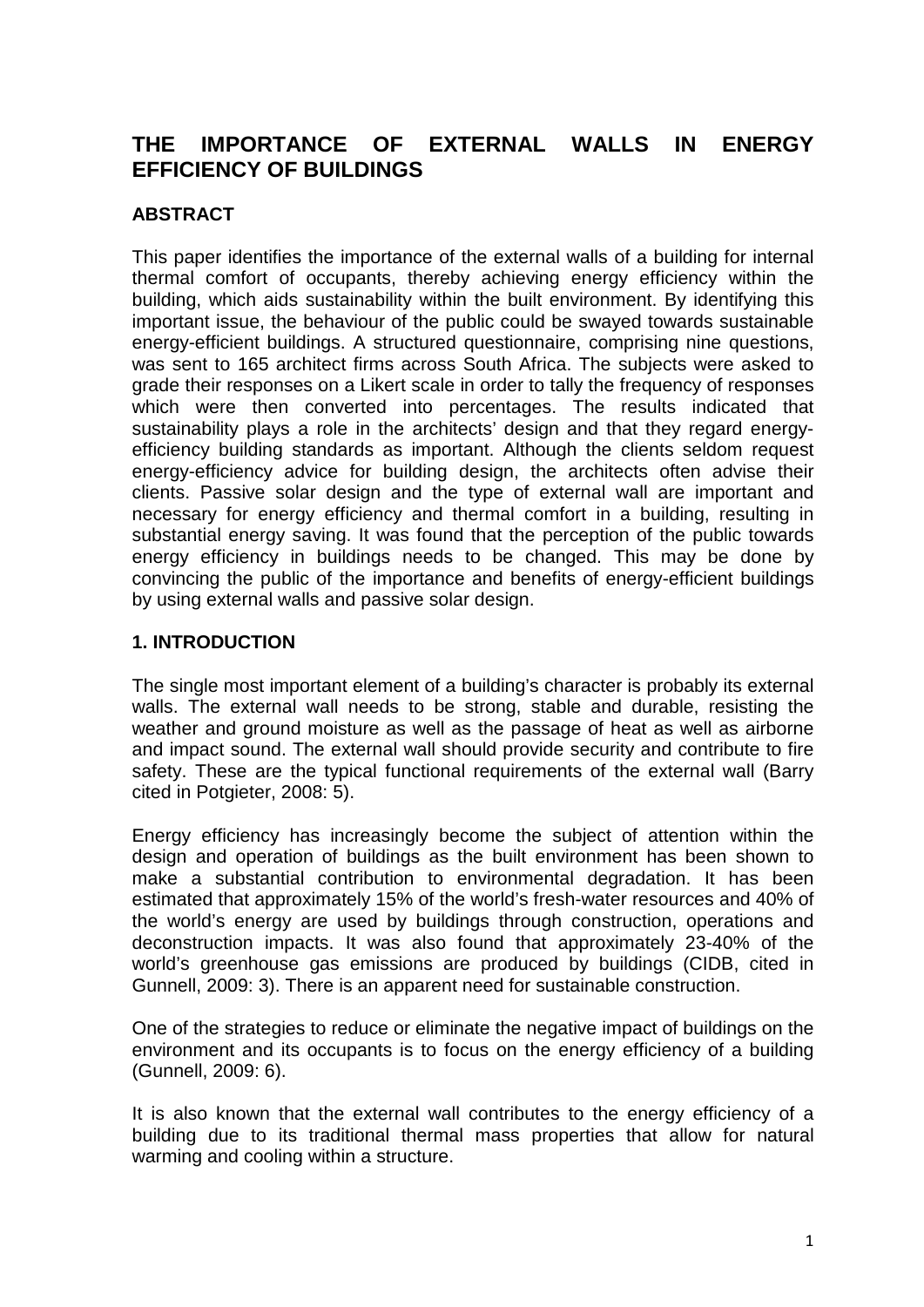Natural warming and cooling is achieved by integrating a combination of features into the building design to collect, store and distribute solar energy (heat) by welcoming the heat in the winter and rejecting it in the summer. This concept of design is referred to as passive solar design (NREL, 2001: 1). The theme of passive solar design revolves around achieving indoor thermal comfort by naturally ventilating and heating buildings through climate conscious design. Thermal comfort may be defined as the reaction of human beings to climate factors. To achieve thermal equilibrium the human body reacts to thermal deviations (cold or hot). This equilibrium is known as thermal neutrality which essentially is thermal comfort. Indoor thermal comfort is achieved by the energy which is used for the heating and cooling of space. Therefore, a designed building that makes use of a minimum of artificial heating or cooling in order to achieve thermal comfort is an energy-efficient building (Holm & Engelbrecht, 2005: 9).

The need for energy-efficient buildings in South Africa has been noted as building standards have been published by the South African Bureau of Standards (SABS) for energy efficiency in buildings. Requirements for energy efficiency through the external walls have been included (SABS, 2010: 8). It should be noted that the requirements pertaining to the thermal resistance together with the thermal capacity or thermal mass presented by the external walls, which is appropriate for the energy-efficiency improvement of buildings, has in no country been included in such legislation that is mandatory. This is despite the availability of welldocumented building physics which may assist designers (Holm & Harris 2010: 3).

There is a voluntary standard, SANS 204 of 2010 (Committee Draft), which incorporates thermal mass into the requirements for external walls by requiring a minimum thermal capacity and resistance product (CR Product) in hours for the different building occupancy types within the different climatic regions in South Africa (SABS, 2010: 8). The CR Product of the external walls enhances and ensures thermal comfort in buildings and is therefore a step in the right direction towards energy efficiency. Life Cycle Cost evaluation was also compared so that financial justification could be provided for specifying the amount of active thermal capacity that is necessary to ensure comfort in buildings, for various types of occupancy, in the varying climatic regions of South Africa (Holm & Harris, 2010: 3).

Given this profound research, this is all in vain if the public (clients requesting buildings) and the designers of buildings do not use or implement energy efficiency in buildings. A study was therefore necessary to determine the mindset of designers and their perception of their clients' needs towards energy efficiency in buildings and the role of external walls.

### **2. RESEARCH**

Since the energy-efficiency standards and regulations are affected nationally, the study was extended throughout South Africa where the chosen subjects for the study were architects registered with the South African Institute of Architects (SAIA). This method of data collection is a descriptive method involving the opinions of respondents. However, a platform for analysing the data is provided by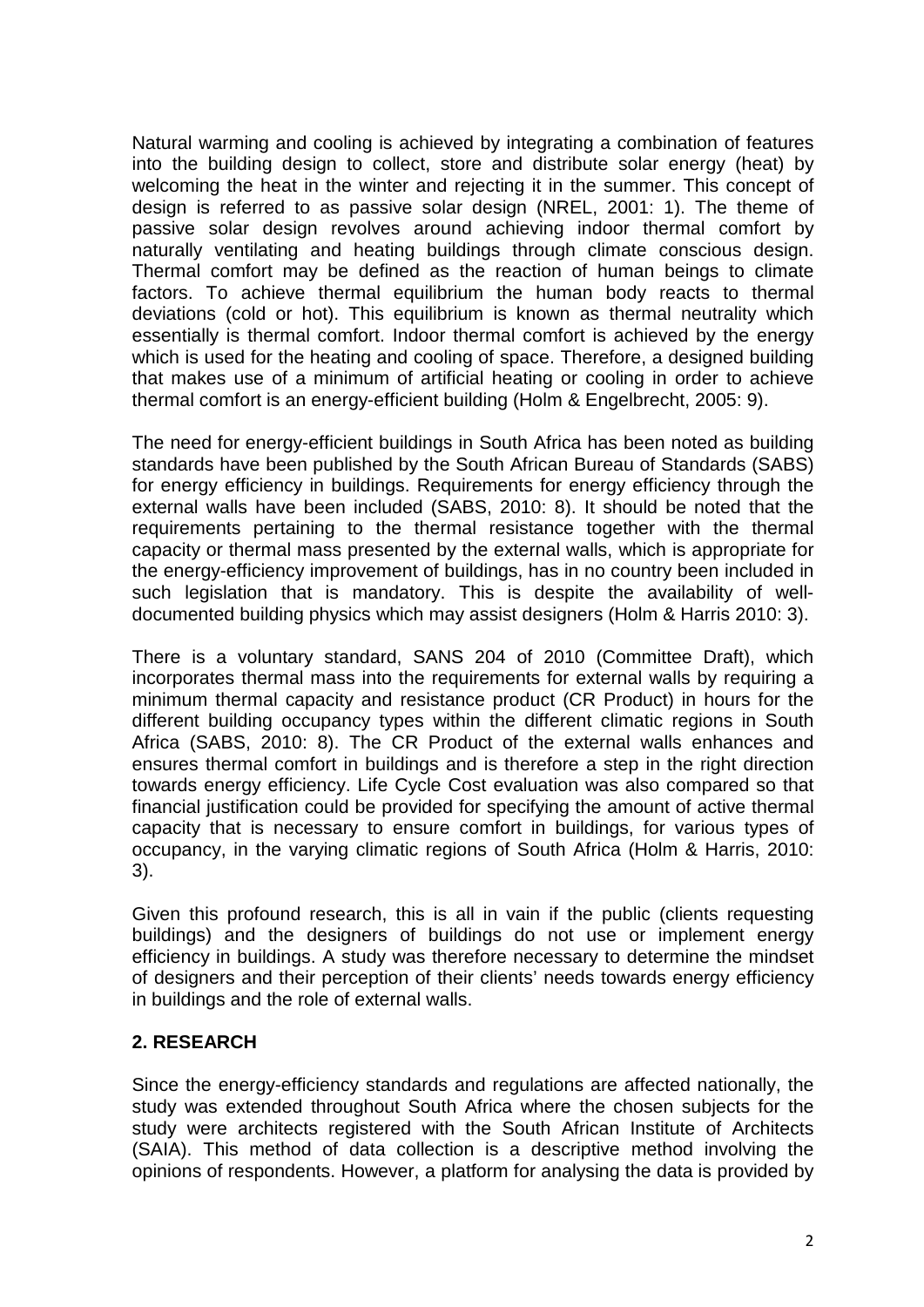using the Likert scale where subjects grade their responses on a scale between 1 and 5.

The questionnaire consisted of nine questions, each capturing an important element to the identified problem. Each question had its own separate answers on an intensity scale. The subjects were given a brief description of the study to give them an idea of the study without leading them towards a certain opinion, so that they themselves decide the appropriateness of each question. The questions involved the role which they thought sustainability had within designing buildings and the importance of energy-efficiency standards along with the advice which clients may require and be given. The questionnaire also included the use of passive solar design and the likely importance of internal thermal comfort and its natural attainability by means of the external walls, along with likely energy savings.

## **3. RESULTS AND DISCUSSION**

The questionnaire was successfully sent to 165 architect practices, of which 24 responses were received. This equates to a response rate of 14.5%. The frequencies of the responses were calculated and converted into percentages for each question. These results were then tabulated. The tables and discussion for each question follow.

| Question: How often does sustainability play a role when designing a building? |                  |               |  |
|--------------------------------------------------------------------------------|------------------|---------------|--|
| Possible answers                                                               | Frequency (N=24) | Total % (100) |  |
| 1 - Never                                                                      |                  | 0.00%         |  |
| 2 - Hardly ever                                                                |                  | 8.33%         |  |
| 3 - Sometimes                                                                  | 5                | 20.83%        |  |
| 4 - Most of the time                                                           |                  | 41.67%        |  |
| 5 - Always                                                                     |                  | 29.17%        |  |

Table 1: Role of sustainability within building design

Table 1 shows that 70.84% (41.67% and 29.17%) of the respondents were of the opinion that sustainability plays a role when designing a building either most of the time or always. This indicates the importance thereof and, should the results of this question be used and architects consider these in their designs, it may be safe to say that there is a committed movement towards sustainable development through the role of sustainability in the building designs of architects. Only 8.33% believed that sustainability hardly ever has a role in designing a building, whereas the remaining 20.83% of the respondents were of the opinion that sustainability sometimes has a role in building designs.

The subjects of the empirical study were then asked to rate the importance which they thought energy-efficiency standards may have for buildings. The results are shown in Table 2. Only 4.17% of the respondents mentioned that energy-efficiency standards for buildings are of little importance. This means that 95.83% of the respondents were of the opinion that energy-efficiency building standards are important. The opinion of 12.50% of the respondents was crucial; 50% believed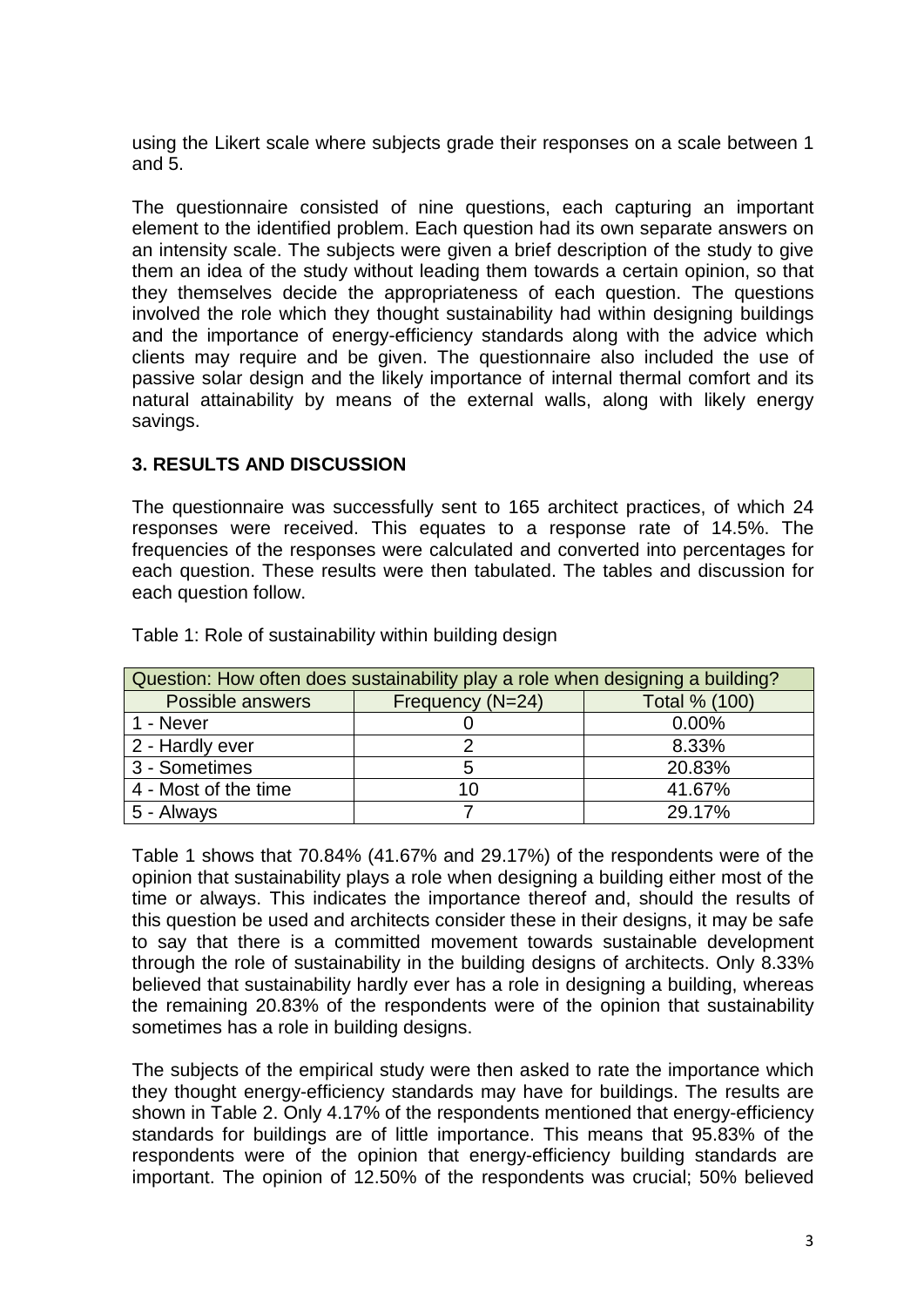that these standards are very important and 33.33% mentioned just important. Nonetheless, these energy-efficiency standards are regarded as an important platform for achieving sustainable energy-efficient buildings.

| Question: How important do you rate energy-efficiency standards for buildings? |                  |               |  |
|--------------------------------------------------------------------------------|------------------|---------------|--|
| <b>Possible answers</b>                                                        | Frequency (N=24) | Total % (100) |  |
| 1 - Not important                                                              |                  | 0.00%         |  |
| 2 - Of little importance                                                       |                  | 4.17%         |  |
| 3 - Important                                                                  |                  | 33.33%        |  |
| 4 - Very important                                                             | 12               | 50.00%        |  |
| 5 – Of utmost importance                                                       | 3                | 12.50%        |  |

Table 2: Importance of energy-efficiency standards for buildings

Another question was asked as to whether these standards, as published in SANS 204 and SANS 10400 XA, are being implemented or not by architects in their designs. The answer to this question relies on the third and fourth question of the questionnaire based on the advice clients may require or be given.

Table 3: Clients' request for energy-efficiency advice

| Question: How often do your clients require advice regarding energy-efficiency |                  |               |  |  |
|--------------------------------------------------------------------------------|------------------|---------------|--|--|
| design for their buildings?                                                    |                  |               |  |  |
| Possible answers                                                               | Frequency (N=24) | Total % (100) |  |  |
| 1 - Never                                                                      |                  | 8.33%         |  |  |
| 2 - Seldom                                                                     | 10               | 41.67%        |  |  |
| 3 - Sometimes                                                                  |                  | 8.33%         |  |  |
| 4 - Often                                                                      |                  | 29.17%        |  |  |
| 5 - Always                                                                     |                  | 12.50%        |  |  |

Table 3 shows that, according to 41.67% of the respondents, clients seldom request advice regarding energy efficiency for their building needs. On the other hand, 29.17% of the respondents were of the opinion that their clients often require such advice and a further 12.5% mentioned always. It may be presumed that, if 50% of the study's subjects' clients do not require advice about energy efficiency, this could be because they are not aware of the need for or possible benefits of energy efficiency within buildings. Clients may be aware thereof, but may be of the opinion that it could be too expensive. Whichever reason it may be, the solution is to properly promote to the public the need for and the benefits of energy efficiency within buildings, thereby attempting to shift the public's behaviour towards energy-efficient buildings.

This could be affected by informing the clients (public) of the potential benefits. It appears that the majority of architects are already doing so, as revealed in Table 4. The response from the subjects indicated that 50% of them advise their clients often and that a further 33.33% advise their clients always on energy-efficient techniques and design. Only 8.33% seldom advise their clients and a further 8.33% advise their clients sometimes.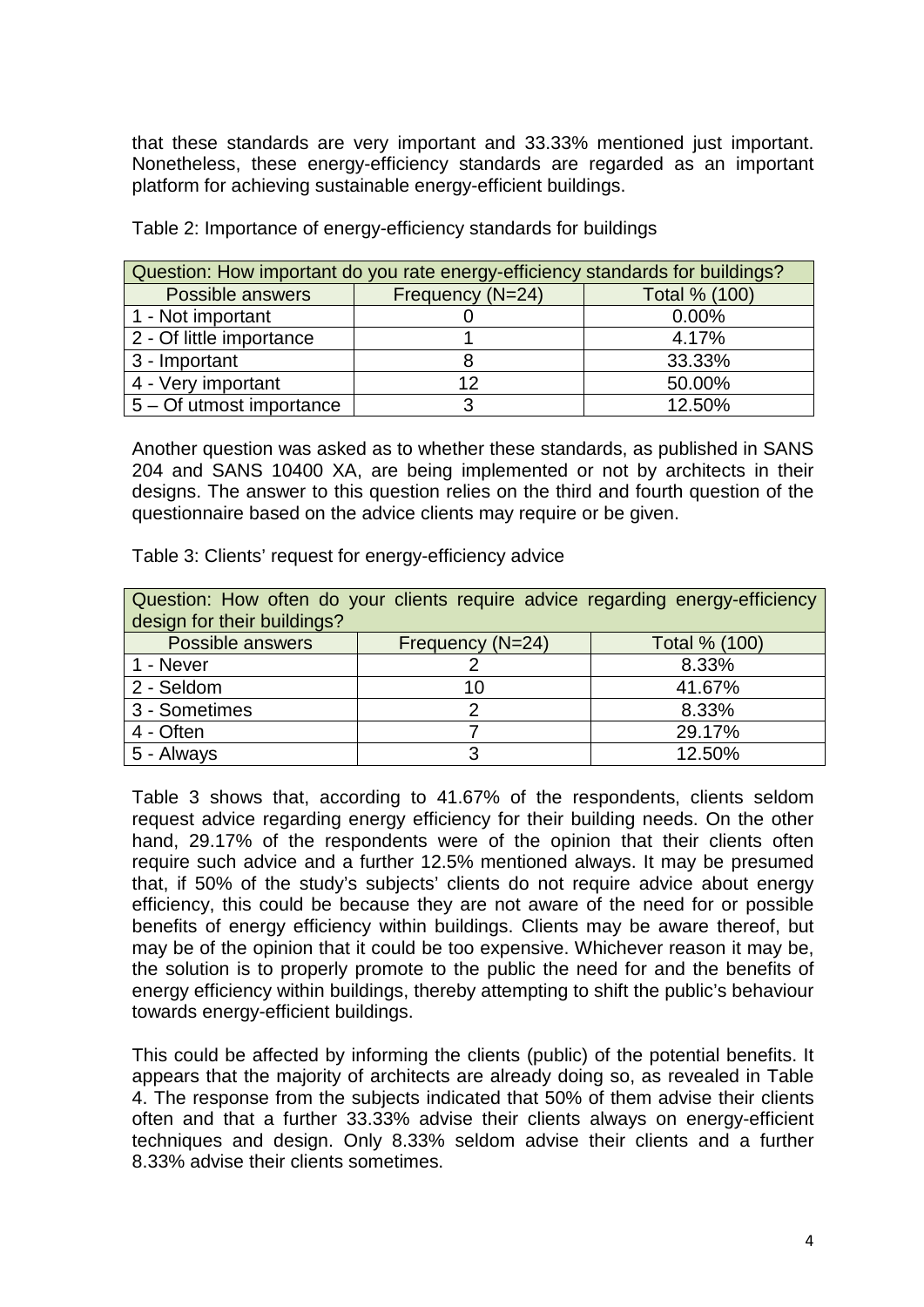| Question: How often do you advise your clients on energy-efficient techniques |                  |               |  |
|-------------------------------------------------------------------------------|------------------|---------------|--|
| and design?                                                                   |                  |               |  |
| <b>Possible answers</b>                                                       | Frequency (N=24) | Total % (100) |  |
| 1 - Never                                                                     |                  | 0.00%         |  |
| 2 - Seldom                                                                    |                  | 8.33%         |  |
| 3 - Sometimes                                                                 |                  | 8.33%         |  |
| 4 - Often                                                                     | 12               | 50.00%        |  |
| 5 - Always                                                                    |                  | 33.33%        |  |

Table 4: Subjects advising clients on energy efficiency

As the energy-efficiency standards are becoming mandatory, energy efficiency will need to be incorporated into a building's design by adhering to the National Building Regulations (NBR). It is therefore necessary to further question the subjects on passive solar design, thermal comfort and the role of external walls.

Table 5 shows that 45.83% of the subjects mentioned that they always use passive solar design principles and another 25% stated that they use such principles often. This indicates that 70.83% of the tested subjects use passive solar design principles regularly within their designs to achieve energy efficiency whereas the rest use it only sometimes (16.67%) and seldom (12.50%).

Table 5: Use of passive solar design principles

| Question: How often do you use passive solar design principles for energy |                  |               |  |
|---------------------------------------------------------------------------|------------------|---------------|--|
| efficiency in your designs?                                               |                  |               |  |
| Possible answers                                                          | Frequency (N=24) | Total % (100) |  |
| 1 - Never                                                                 |                  | 0.00%         |  |
| 2 - Seldom                                                                | າ                | 12.50%        |  |
| 3 - Sometimes                                                             |                  | 16.67%        |  |
| 4 - Often                                                                 |                  | 25.00%        |  |
| 5 - Always                                                                |                  | 45.83%        |  |

The subjects were also asked how much energy could be saved in buildings by using passive solar design techniques. All the subjects agreed that a saving in energy is achievable: that a reasonable amount of energy is saved, according to 33.33% of the subjects, and that a substantial amount is saved, according to 54.17% of the respondents, with 12.5% claiming that more than a substantial amount is saved. These results are indicated in Table 6.

Table 6: Energy saving obtained by means of passive solar design techniques

| Question: How much energy saving can be obtained in buildings by making use<br>of solar passive design techniques? |  |        |  |  |
|--------------------------------------------------------------------------------------------------------------------|--|--------|--|--|
| Frequency (N=24)<br><b>Total % (100)</b><br>Possible answers                                                       |  |        |  |  |
| 1 - None                                                                                                           |  | 0.00%  |  |  |
| 2 - Very little                                                                                                    |  | 0.00%  |  |  |
| 3 - Reasonable amount                                                                                              |  | 33.33% |  |  |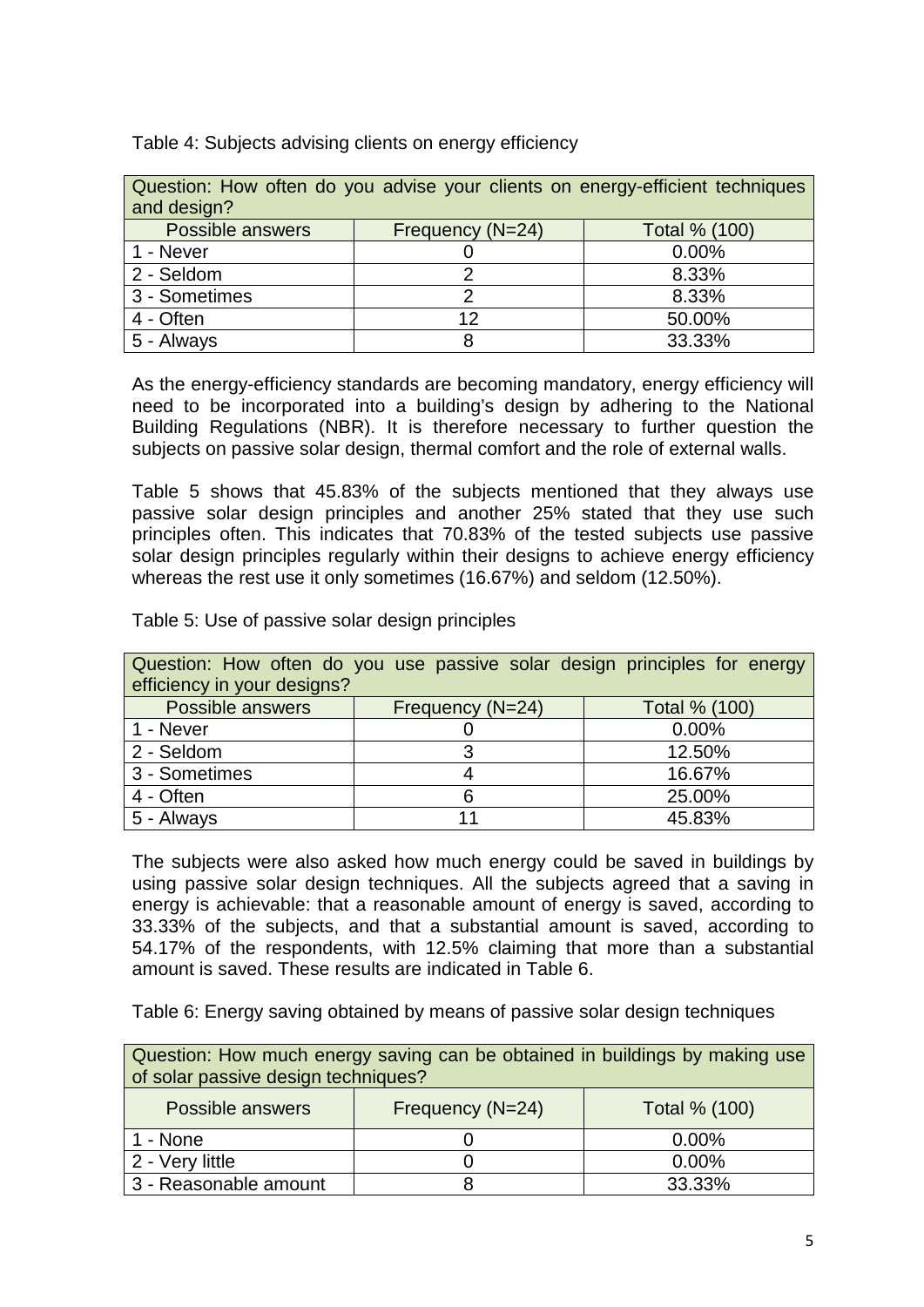| 4 - Substantial           |       |
|---------------------------|-------|
| 5 - More than substantial | 2.50% |

Internal thermal comfort is achieved by using passive solar design techniques. The subjects were then asked about the importance of thermal comfort. The response, shown in Table 7, was convincing: 100% of the subjects agreed that internal thermal comfort is important; 62.5% of these subjects rated it as of utmost importance, and 33.33% as very important.

Table 7: Importance of internal thermal comfort of occupants

| Question: How important would you rate internal thermal comfort of occupants<br>within buildings? |                  |               |  |
|---------------------------------------------------------------------------------------------------|------------------|---------------|--|
| <b>Possible answers</b>                                                                           | Frequency (N=24) | Total % (100) |  |
| 1 - Not important                                                                                 |                  | 0.00%         |  |
| 2 - Of little importance                                                                          |                  | 0.00%         |  |
| 3 - Important                                                                                     |                  | 4.17%         |  |
| 4 - Very important                                                                                |                  | 33.33%        |  |
| 5 – Of utmost importance                                                                          | 15               | 62.50%        |  |

The effectiveness of natural means, by using passive solar design principles together with the type of external wall, to achieve internal thermal comfort of occupants is very effective, according to 54.17% of the respondents, whereas 8.33% of the respondents agreed that it was totally effective, and 33.33% thought that it was just effective, meaning that only 4.17% of the respondents were of the opinion that it was little effective. This result is shown in Table 8.

Table 8: Internal thermal comfort effectively attained by natural means

| Question: How effectively can internal thermal comfort be attained by natural |                  |               |  |
|-------------------------------------------------------------------------------|------------------|---------------|--|
| means?                                                                        |                  |               |  |
| Possible answers                                                              | Frequency (N=24) | Total % (100) |  |
| 1 - Not effective                                                             |                  | 0.00%         |  |
| 2 - Little effective                                                          |                  | 4.17%         |  |
| 3 - Effective                                                                 |                  | 33.33%        |  |
| 4 - Very effective                                                            | 13               | 54.17%        |  |
| 5 - Totally effective                                                         |                  | 8.33%         |  |

When asked about the importance of the external wall, 100% of the respondents were of the opinion that to some degree it was important, with 66.67% mentioning that it was very important, and another 16.67% that it was of the utmost importance. The remaining 16.67% maintained that it was plainly important. Table 9 shows the results.

Table 9: Importance of external walls in attaining thermal comfort

Question: How important is the type of external wall to attain thermal comfort within a building?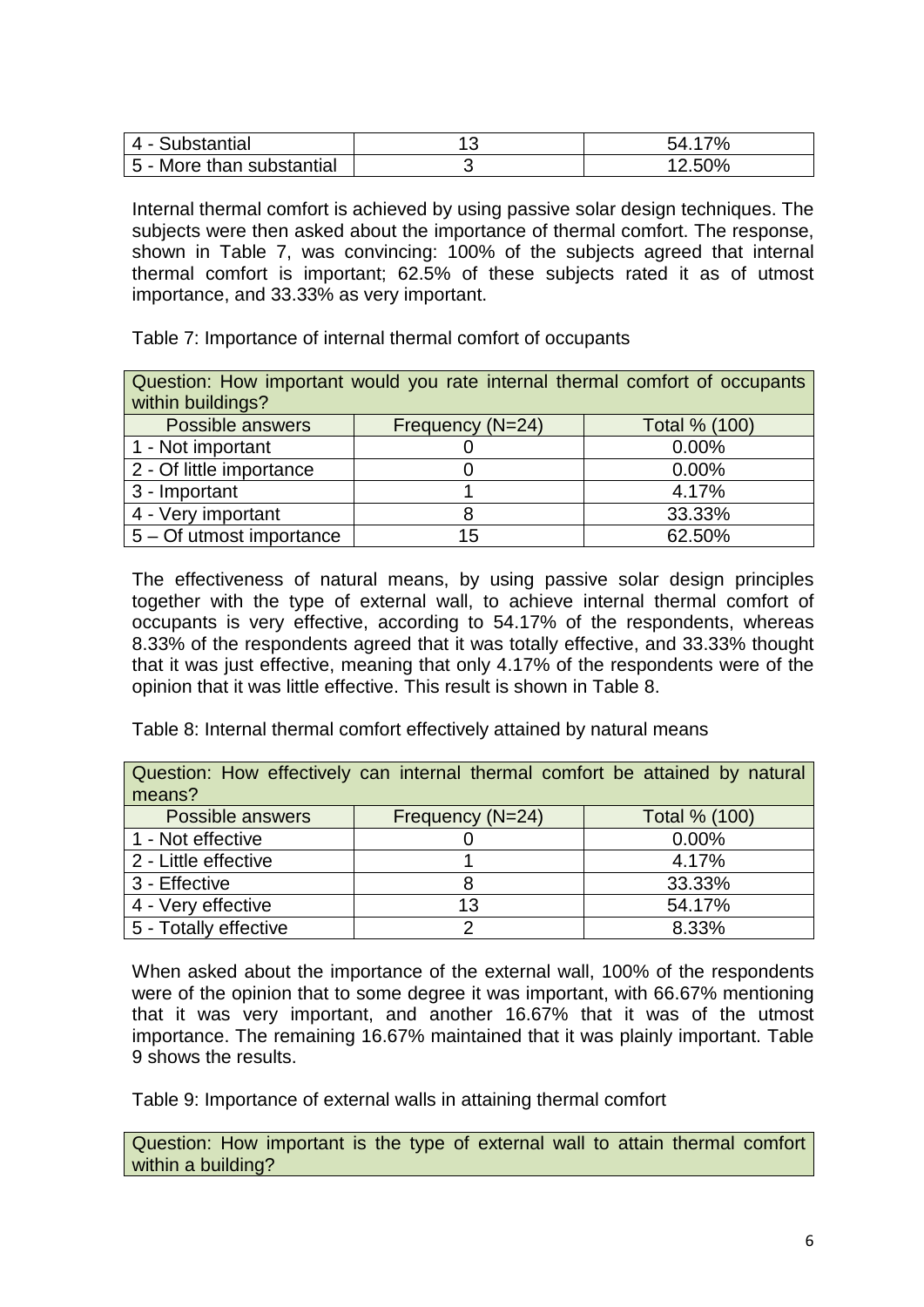| Possible answers         | Frequency (N=24) | Total % (100) |
|--------------------------|------------------|---------------|
| 1 - Not important        |                  | 0.00%         |
| 2 - Of little importance |                  | 0.00%         |
| 3 - Important            |                  | 16.67%        |
| 4 - Very important       | 16               | 66.67%        |
| 5 – Of utmost importance |                  | 16.67%        |

A combination of the analysis of these results indicates that the professional designers are mostly aware of the need for sustainability when designing a building which may be partially achieved by paying special attention to the energy efficiency of the building. According to legislation, this may become mandatory to consider and adhere to. A solution would be to use passive solar design principles together with the choice of external wall as a method to obtain energy savings and internal thermal comfort of occupants within the building, working towards sustainable development.

It was also noted that, although architects are advising their clients on energy efficiency, their clients are not always requesting or requiring such advice. This may be due to the current public awareness and/or perception of the benefits and costs involved.

# **4. CONCLUSION AND RECOMMENDATIONS**

The results of the empirical study proved valuable in understanding the issue of energy efficiency within buildings. The type of external walls and passive solar design promote the thermal performance of buildings, essentially working towards achieving internal thermal comfort naturally.

It has therefore been confirmed that, according to the architects involved in the study, some members of the public need to be convinced of the importance of energy efficiency within buildings and of the role of the external walls. The architects themselves mostly provide their clients with advice concerning the energy efficiency of buildings. However, the question arises as to whether their advice is sufficiently effective to persuade their clients to consider opting for an energy-efficient passive solar designed building.

It is therefore recommended that the public be informed of the importance and long-term cost benefits of energy-efficiency walling in South Africa (where life cycle costing was considered in the formulation of the energy-efficiency walling standards in SANS 204 of 2010) in an attempt to shift the market perception towards sustainable development.

### **REFERENCES**

Holm, D. & Harris, C.H. 2010. *The development of a rational basis for the selection of thermal mass and thermal insulation in external walling and a set of deemed-tosatisfy requirements for external walling in the SANS 204 standard*. South Africa: WSP Energy Africa.